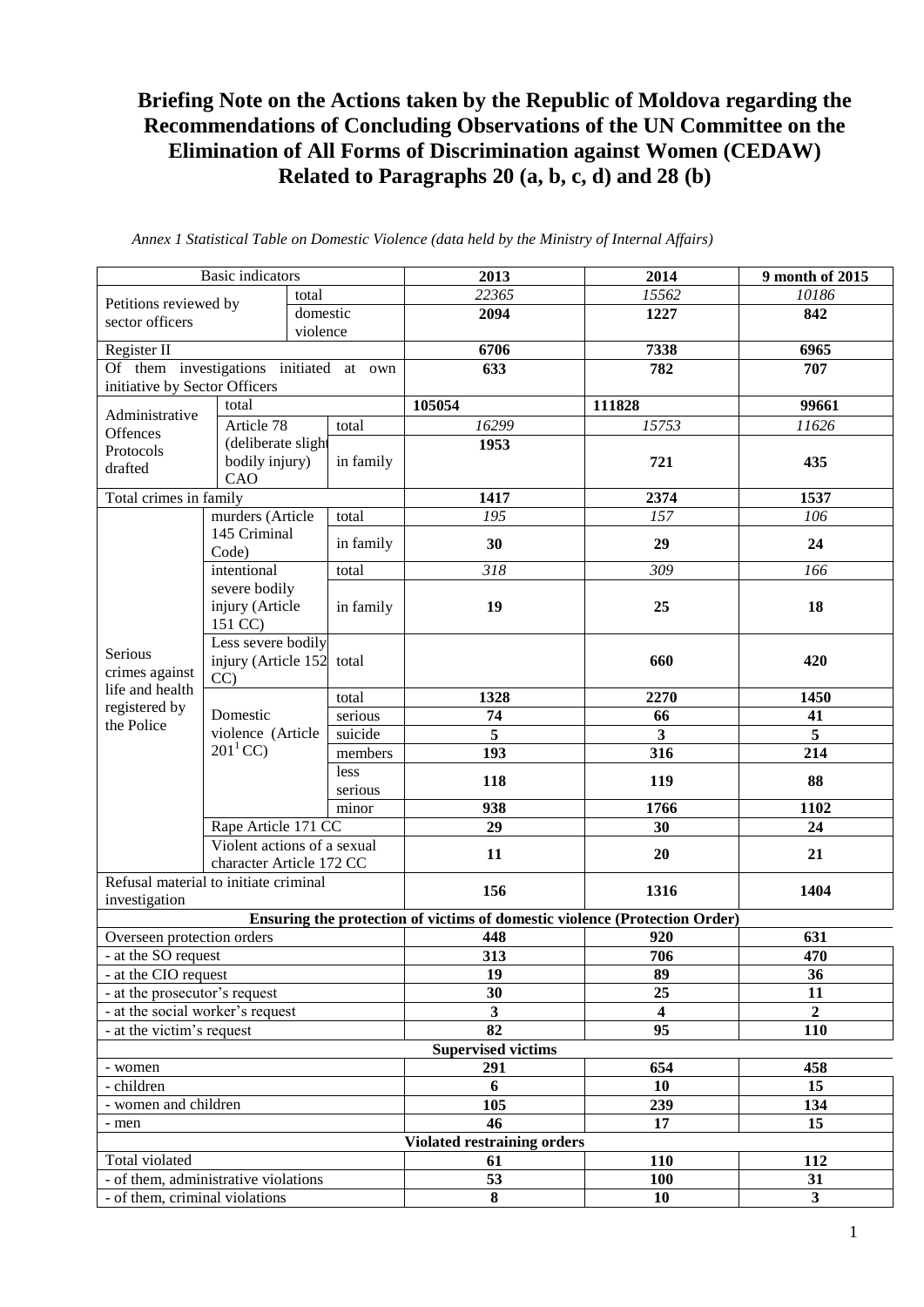|                                                                            | - reported to the enforcement office |                                |      | 78   |
|----------------------------------------------------------------------------|--------------------------------------|--------------------------------|------|------|
|                                                                            |                                      | <b>Submitted notifications</b> |      |      |
| Submitted notifications to PO                                              |                                      | 370                            | 827  | 618  |
| of them, to the sector officer                                             |                                      |                                |      | 582  |
| - repeatedly                                                               |                                      | 8                              | 13   | 7    |
| - rejected                                                                 |                                      | $\overline{57}$                | 121  | 98   |
| of them, by the criminal investigation officer                             |                                      |                                |      | 36   |
| Joint interventions in multidisciplinary teams                             |                                      | 235                            | 422  | 386  |
| Domestic violence cases referred to other<br>authorities                   |                                      | 86                             | 211  | 428  |
| Cases brought before the guardianship<br>authority regarding child victims |                                      | 15                             | 47   | 128  |
| Registered domestic aggressors                                             |                                      | 4423                           | 4418 | 4152 |
| - men                                                                      |                                      | 4375                           | 4180 | 3936 |
| - women                                                                    |                                      | 48                             | 238  | 216  |
| - registered                                                               |                                      | 1179                           | 1824 | 1437 |
| - deregistered                                                             |                                      | 1224                           | 1774 | 1551 |
| victims                                                                    | Total                                | 1417                           | 2374 | 1537 |
|                                                                            | - women                              | 1218                           | 2088 | 1333 |
|                                                                            | - of them, children                  | 65                             | 78   | 58   |
|                                                                            | - men                                | 199                            | 285  | 204  |
|                                                                            | $-$ children                         | 26                             | 38   | 19   |
| aggressors                                                                 | - men                                | 1330                           | 2244 | 1434 |
|                                                                            | - women                              | 87                             | 130  | 103  |
| Dissemination                                                              | Trainings                            | 71                             | 122  | 125  |
|                                                                            | Media                                | 141                            | 165  | 326  |
|                                                                            | Classes in educational               | 3110                           | 3317 | 1995 |
|                                                                            | institutions                         |                                |      |      |
|                                                                            | Meetings with citizens               | 2916                           | 2887 | 3555 |
|                                                                            | Meetings with students               | 1567                           | 3082 | 1619 |

*Annex 2 Financing the centers that provide services for domestic violence victims for 2013-2015*

| Name of the institution             | <b>Resources</b><br>allocated from | <b>Resources</b><br>allocated from | <b>Resources</b><br>allocated from |
|-------------------------------------|------------------------------------|------------------------------------|------------------------------------|
|                                     | the                                | the                                | the                                |
|                                     | <b>State Budget,</b>               | <b>State Budget,</b>               | <b>State Budget,</b>               |
|                                     | <b>MDL</b> thousand                | <b>MDL</b> thousand                | <b>MDL</b> thousand                |
|                                     | 2013                               | 2014                               | 2015                               |
| for<br>Centre<br>Assistance<br>and  | 1,258,0                            | 1,821,9                            | 1,998.7                            |
| Victims<br>Protection<br>of<br>and  |                                    |                                    |                                    |
| of<br>Potential<br>Victims<br>Human |                                    |                                    |                                    |
| Trafficking, Chisinau municipality  |                                    |                                    |                                    |
| Maternal<br>Center<br>"Ariadna",    | 738.0                              | 614.0                              | 666.9                              |
| Drochia town                        |                                    |                                    |                                    |
| Causeni Maternal Center             | 623.6                              | 699.3                              | 699.3                              |
| for<br>Assistance<br>Centre<br>and  | 379.5                              | 475.6                              | 475.6                              |
| Victims<br>Protection<br>of<br>and  |                                    |                                    |                                    |
| Victims of Human<br>Potential       |                                    |                                    |                                    |
| Trafficking, Causeni town           |                                    |                                    |                                    |
| Family Crisis Center "SOTIS",       | 658.6                              | 844.1                              | 930.0                              |
| Balti municipality                  |                                    |                                    |                                    |
| "Incredere",<br>Maternal<br>Center  | 535.0                              | 621.5                              | 794.3                              |
| Cahul town                          |                                    |                                    |                                    |
| "Pro-Femina",<br>Maternal Center    | 565.0                              | 590.3                              | 623.9                              |